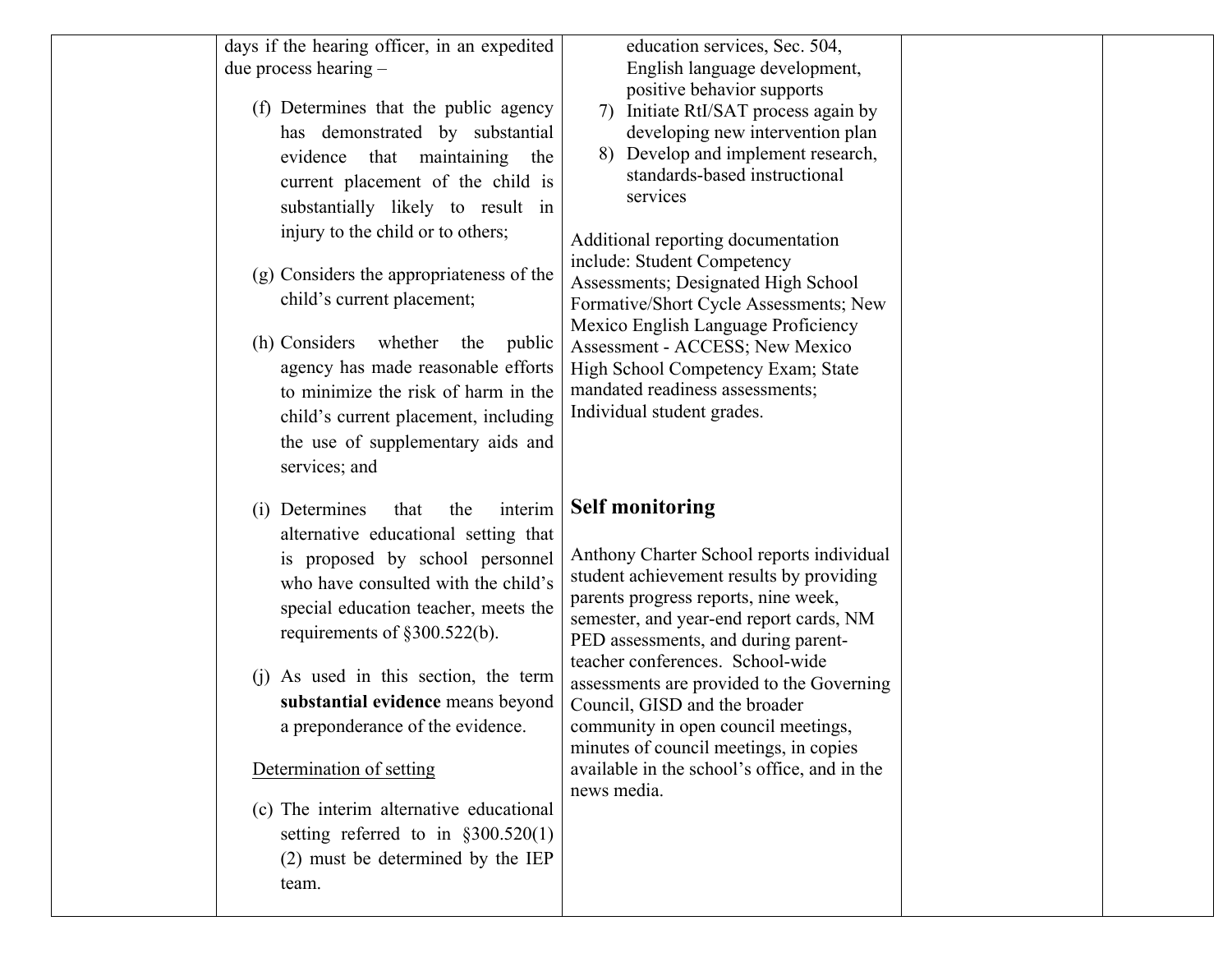| Any interim alternative educational setting<br>in which a child is placed<br>under § \$300.520(a)(2) or 300.521 must |  |  |
|----------------------------------------------------------------------------------------------------------------------|--|--|
|                                                                                                                      |  |  |
|                                                                                                                      |  |  |
|                                                                                                                      |  |  |
|                                                                                                                      |  |  |
|                                                                                                                      |  |  |
|                                                                                                                      |  |  |
|                                                                                                                      |  |  |
|                                                                                                                      |  |  |
|                                                                                                                      |  |  |
|                                                                                                                      |  |  |
|                                                                                                                      |  |  |
|                                                                                                                      |  |  |
|                                                                                                                      |  |  |
|                                                                                                                      |  |  |
|                                                                                                                      |  |  |
|                                                                                                                      |  |  |
|                                                                                                                      |  |  |
|                                                                                                                      |  |  |
|                                                                                                                      |  |  |
|                                                                                                                      |  |  |
|                                                                                                                      |  |  |
|                                                                                                                      |  |  |
|                                                                                                                      |  |  |
|                                                                                                                      |  |  |
|                                                                                                                      |  |  |
|                                                                                                                      |  |  |
|                                                                                                                      |  |  |
|                                                                                                                      |  |  |
|                                                                                                                      |  |  |
|                                                                                                                      |  |  |
|                                                                                                                      |  |  |
|                                                                                                                      |  |  |
|                                                                                                                      |  |  |
|                                                                                                                      |  |  |
|                                                                                                                      |  |  |
|                                                                                                                      |  |  |
|                                                                                                                      |  |  |
|                                                                                                                      |  |  |
|                                                                                                                      |  |  |
|                                                                                                                      |  |  |
|                                                                                                                      |  |  |
|                                                                                                                      |  |  |
|                                                                                                                      |  |  |
|                                                                                                                      |  |  |
|                                                                                                                      |  |  |
|                                                                                                                      |  |  |
|                                                                                                                      |  |  |
|                                                                                                                      |  |  |
|                                                                                                                      |  |  |
|                                                                                                                      |  |  |
|                                                                                                                      |  |  |
|                                                                                                                      |  |  |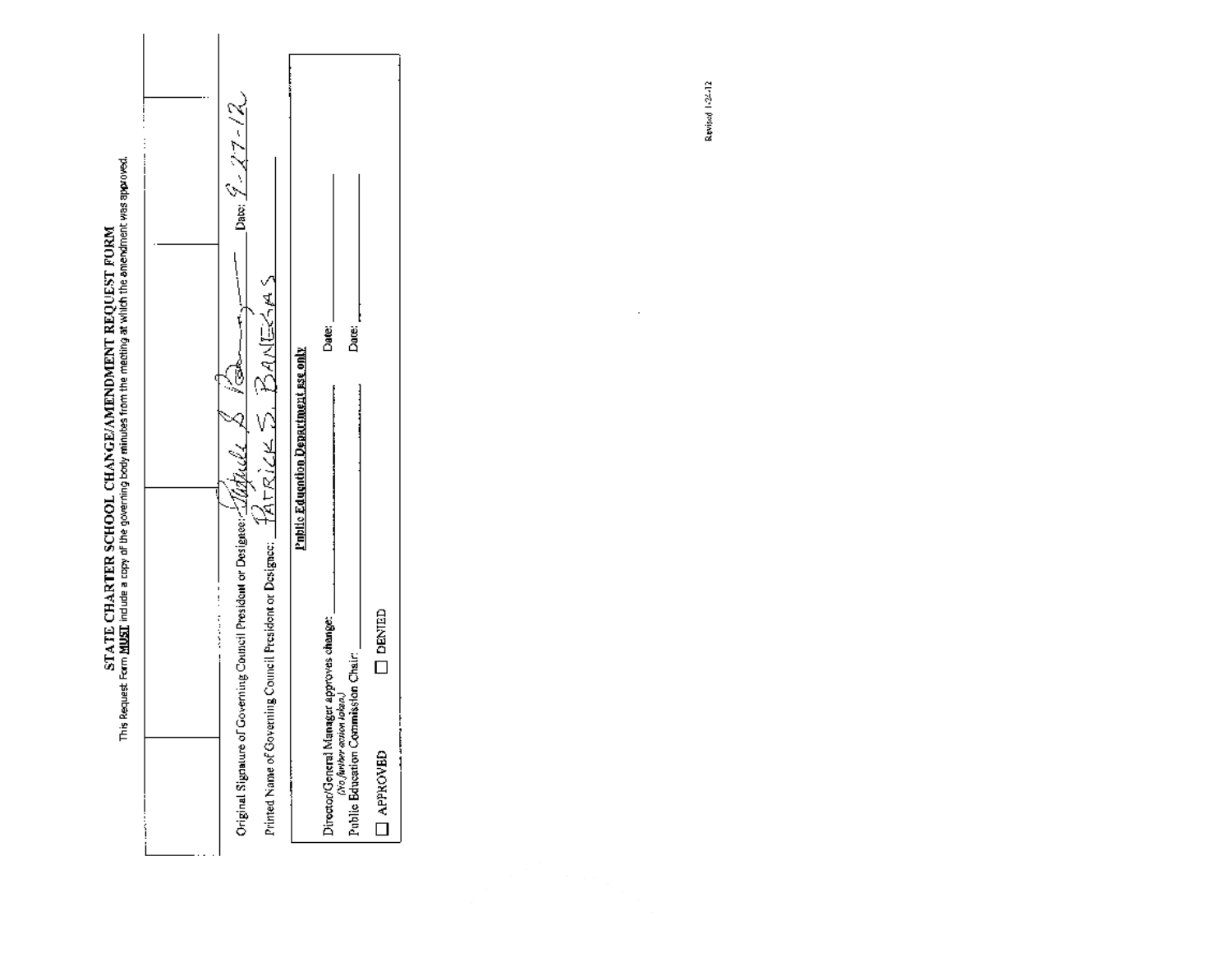## Our Belief

Never doubt that a small group of thoughtful committed citizens can change the world. Indeed, it isthe only thing that ever has.

Nunca dude que un grupo pequefto de ciudadanos pensativos,confiados puede cambiar cl mundo. De hecho,cs Ia (mica cosa que tiene sicmpre. Margaret Mead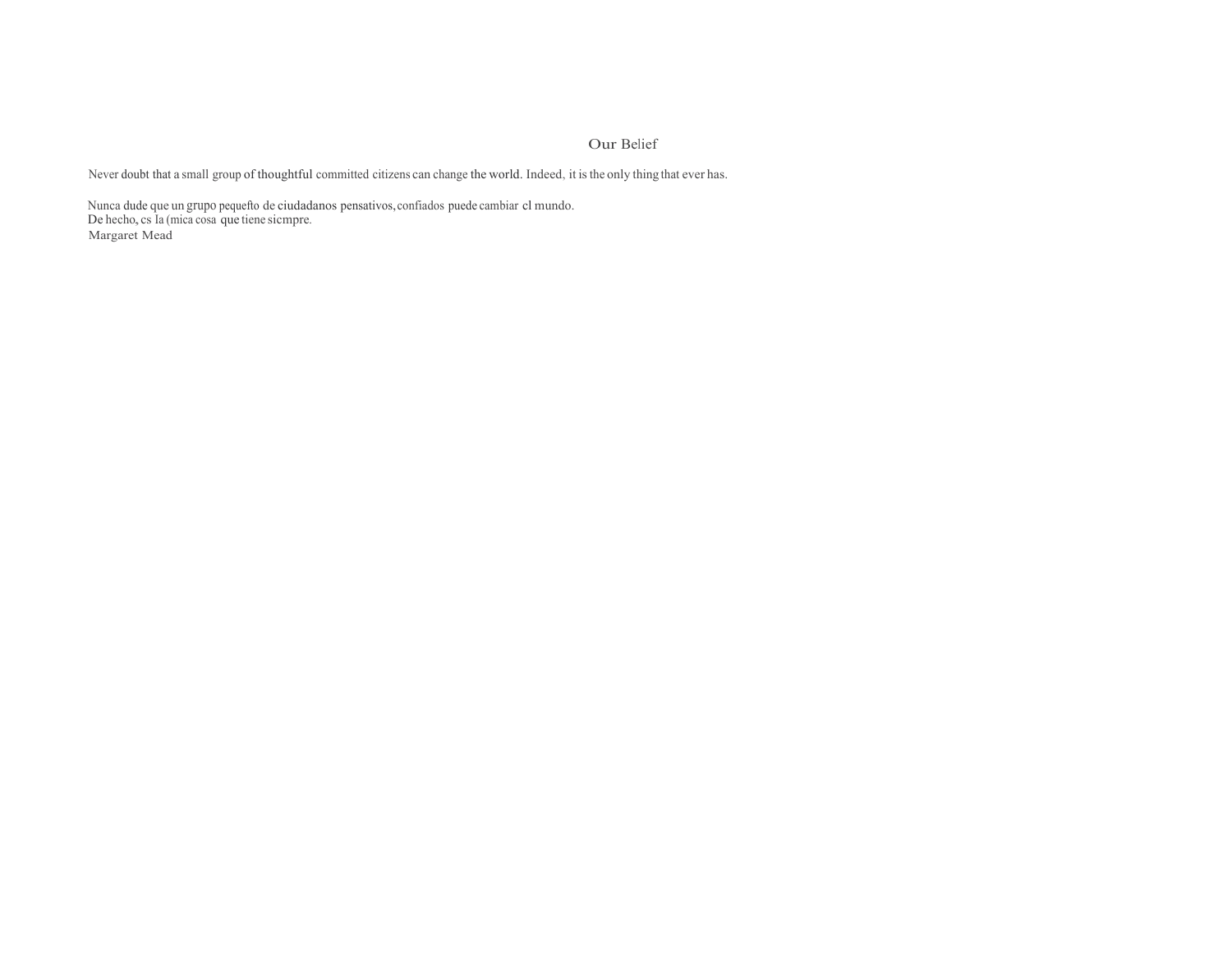## **Anthony Charter School Governance Council Minutes** Date:September 27, <sup>02112</sup>

Time: 5:30pm Place:Anthony Water and Sanitation Complex